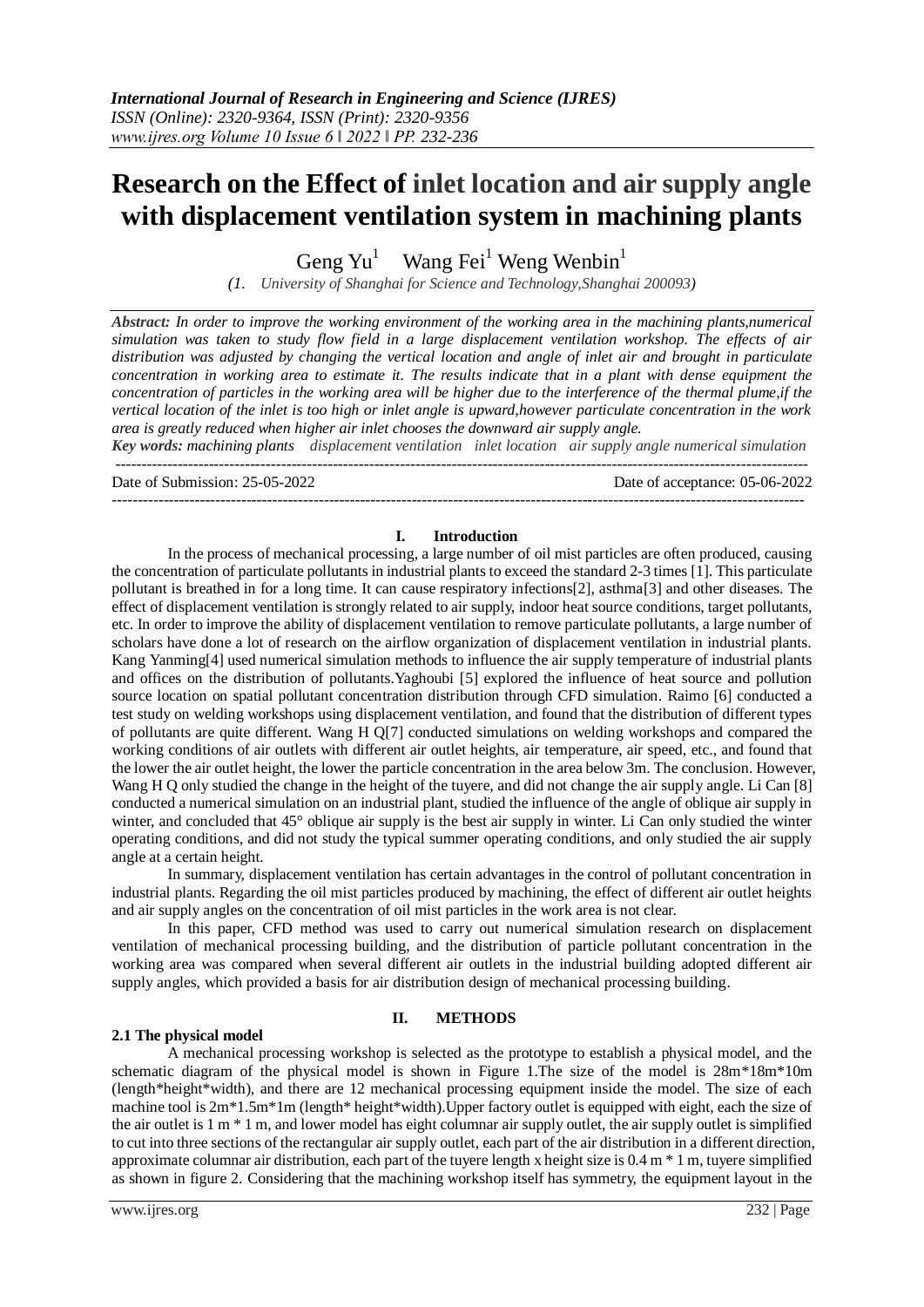workshop has spatial symmetry, and the air flow organization has flow symmetry, this paper adopts symmetric boundary conditions to establish a physical model of the original machining workshop.



# **2.2 Numerical calculation method**

In this paper, ICEM software is used to draw structured meshes and standard  $K - \varepsilon$  equation turbulence model is adopted.The standard wall function method is adopted for the near wall area of the model.The second-order upwind scheme was used to discretize the equation, and the SIMPLEC algorithm was used to solve the discrete equation.The average concentration of 2m working surface is monitored, and the average concentration of 2m working surface is considered as convergence when it reaches stability.

### **2.3 working conditions**

This paper studies the air distribution patterns of different air supply angles at different air supply ports at different heights in industrial buildings, and explores their influence on indoor particle pollutants.When the bottom height of the air supply port is 0.5m, 1m, 1.5m and 3m, the air supply Angle is 0° flat feed, 15° oblique feed, 30° oblique feed, 15° oblique feed and 30° oblique feed.In the simulation, the wall adopts the first type of boundary conditions, and the machine adopts the second type of boundary conditions.

#### **2.4 Model validation**

In order to verify the accuracy of the numerical simulation used to calculate the concentration of large space particles, this paper carried out experimental verification in a workshop with a similar size to the model, namely  $28m \times 18m \times 10m$  (length  $\times$  height  $\times$  width). In the experiment, a single measuring line in the center of the plant was selected to measure the temperature value and the concentration value of particulate matter. In order to facilitate comparison, the experimental results were normalized to the particle concentration. The results measured in the experiment are compared with those obtained by the numerical simulation software, and the verification results are shown in Figure 3.



**Fig.3 Comparison of simulated and measured at Vertical direction**

# **III. DISCUSS**

# **3.1 inlet at different heights**

Firstly, the indoor particle concentration distribution of different tuyere height was simulated numerically. The lower edge heights of the air supply port are respectively. Figure 4 shows the average particle concentration in the working area (below 2m) when the lower edge of the air supply outlet is 0.5m, 1m, 1.5m and 3m. It can be seen from Fig. 4 that the lower edge of tuyere is 1m, 1.5, 0.5m and 3m from the ground in descending order of particle concentration. The concentration of particles in the working area is relatively low when it is 1m away from the ground and 1.5m away from the ground, while the concentration of particles in the working area increases when the position of tuyere rises to 3m. This result is consistent with that of Wang H Q [13], but the difference is that particle concentration in the working area increases slightly when the tuyere position is reduced to 0.5m.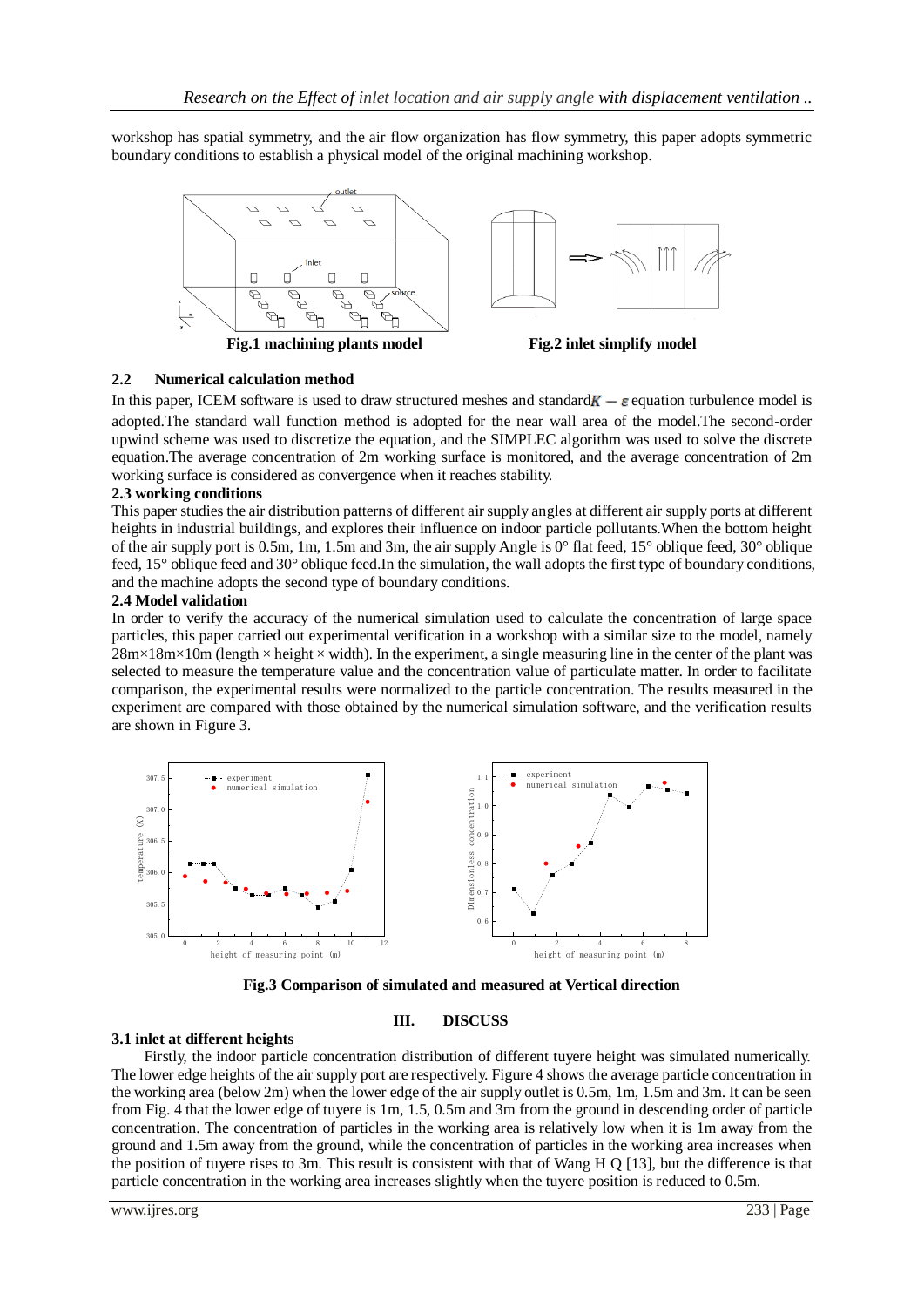It can be seen from the flow diagram of the section x=5.3m (Fig. 5A). As shown in Fig.5 and 6, when the lower edge of the tuyere is 0.5m, when the tuyere is flat feeding, the supply air will form eddy currents near the machine tool, which will easily produce the aggregation of oil mist particles.

Because the air supply port is too low, the air supply flow can not be sent to the middle part of the plant because of the shelter of the machine tool, resulting in the aggregation of particles in the middle part of the plant. When the air supply height is 1m (Fig. 5b), although some air flow is blocked, the enrolling of air supply at the upper part of the processing equipment brings particles out of the working area, so the concentration of particles in the working area is slightly lower than 0.5m when the air outlet

height is 1m. When the height of the tuyere is 3m (Fig. 5C), there is no shelter from the equipment, the distance of air supply is longer, and the encoiling of air flow can bring particles away from the nearby equipment. However, the heat plume generated by air supply and equipment heating interferes with the height of the air supply port. As a result, particles are mixed in the position below the air supply port, but cannot be brought to a higher position, resulting in higher particle concentration in the working area.

From the above analysis, it can be seen that in the machining workshop, due to the density of equipment, too high or too low air supply height will make the particle concentration in the working area increase.





**Fig.4 particulate concentration in working area with different inlet heights** 

**c. inlet height 3m Fig.5 Flow diagram of flat feed at different air outlet heights**

# **3.2 Downslope feed of different tuyere height**

When the air supply mode of the tuyere is flat or up, the working environment of the working area has not been greatly improved. Therefore, this paper continues to study the particle concentration in the working area when the air supply mode of the four tuyere at different heights is slant supply at 15° and slant supply at 30°.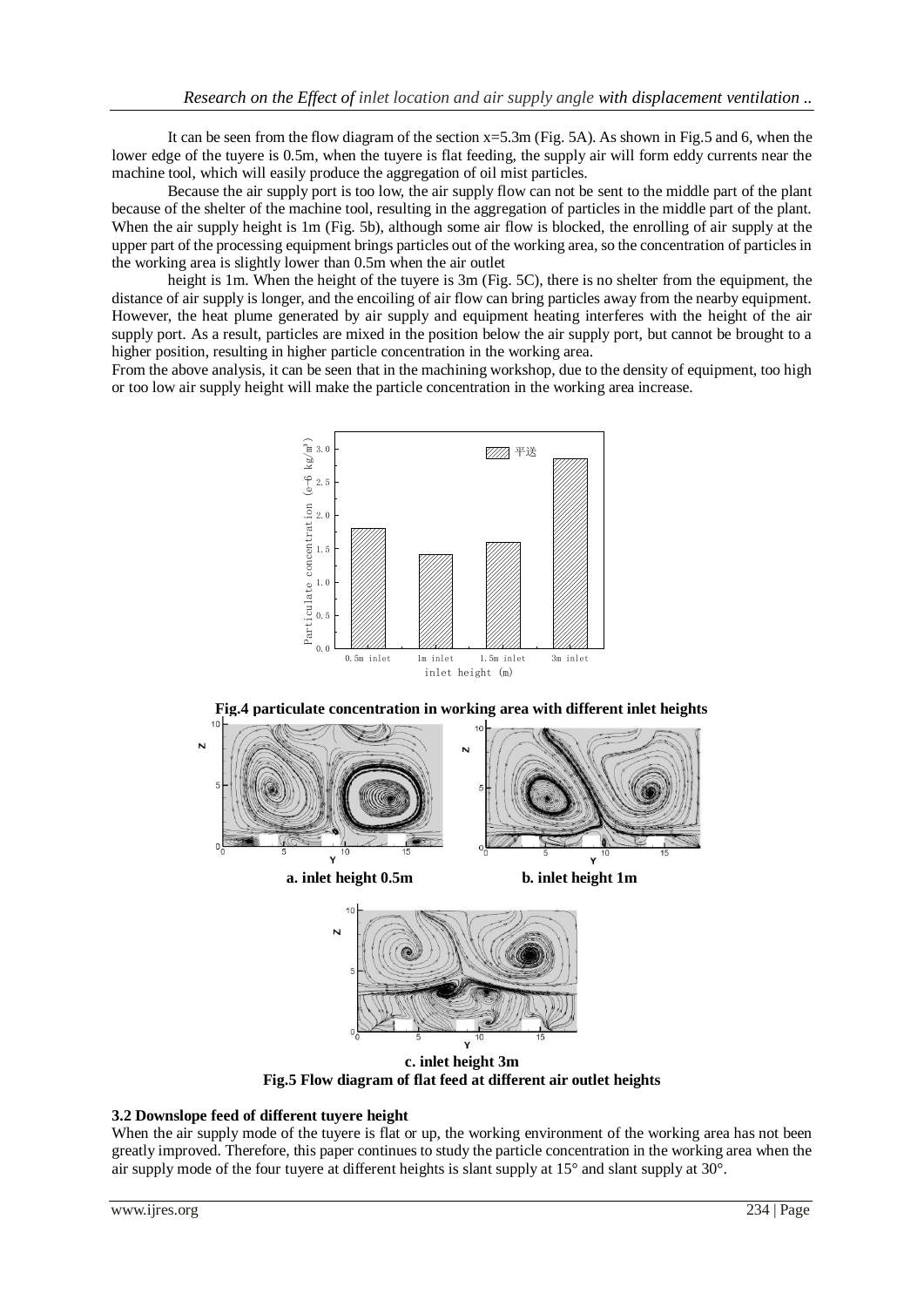As can be seen from Figure 6, except that the air inlet height is 1m and the particle concentration in the working area is slightly higher than that in the flat air supply at 30°, other conditions are improved.



**Fig.6 particulate concentration in working area when inlets of different heights choose downward**



**a. inlet height 1m b. inlet height 3m Fig.7 spatial contours of streamlines when inlets of different heights choose 15°downward** 



**Fig.8 spatial contours of streamlines when inlets of different heights choose 30°downward**

When the air supply height is 0.5-1.5m, the air supply Angle has little influence on the particle concentration in the working area. As can be seen from Fig. 7-8, due to the shielding of the equipment, the air supply cannot reach the middle part of the workshop, and particles still accumulate in this position.

When the air supply height is 3m, the downslope air supply has a long range and can be sent to the middle part of the plant with little interference from the hot plume (Fig. 7, 8). Relative to the upper slope and the flat feed, the particle concentration in the working area is greatly reduced.

The air supply effect of the upper tuyere can be effectively improved and the concentration of particulate matter in the working area can be reduced when the tuyere is downward sloping. In the ventilation design of industrial buildings, if the tuyere needs to be designed in a higher position, the way of downward sloping delivery can be used to provide a healthy working environment for the working area.